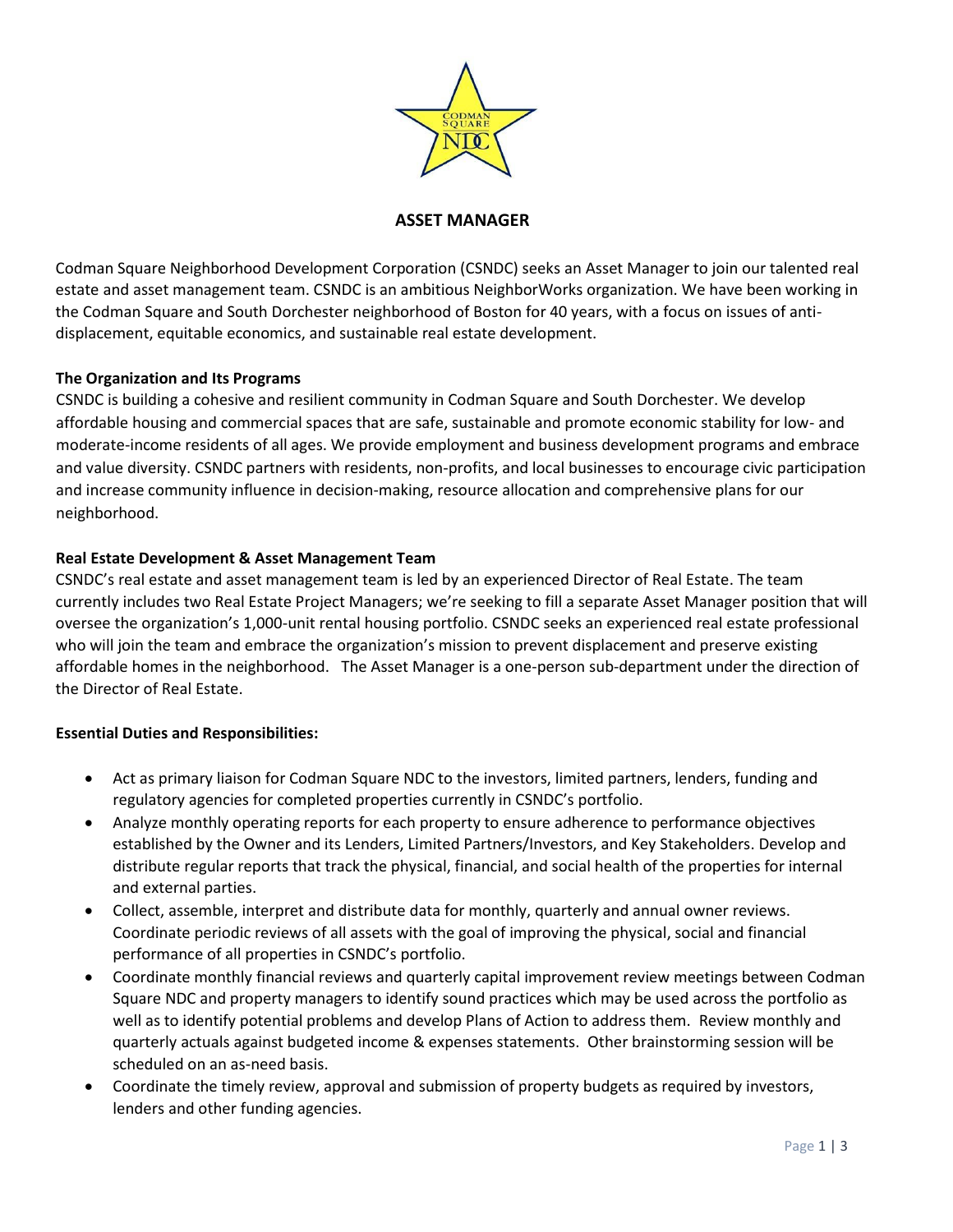- Monitor and track key performance benchmarks (such as the NeighborWorks and NW Multifamily Initiative). Provide status report to the executive staff on a monthly basis.
- Work with the third-party property management company and the Codman Square NDC Admin and Finance Department to coordinate timely preparation of annual financial audits, annual tax filings and other annual reports required by various investors and lenders.
- Work with Real Estate Development and the third-party property management company to insure a smooth transition of pipeline properties developed into the property and asset management stage. This includes supporting lease up and related activities, working primarily through the property management firm.
- Oversight and finalize the property deal books including data updates into Salesforce.
- Work with Codman Square NDC's Real Estate Development department in analysis of development issues with the goal of advising on the asset management issues and needs (financial and physical) for all future pipeline properties under development.
- Identify the portfolio properties as candidates for refinancing, resyndication, or other restructuring, and working with CSNDC real estate staff and under the direction of the Director of Real Estate to prioritize and advance necessary resyndications and rehabilitations.
- Analyze and negotiate Year 15 investor exits strategies from LIHTC deals with assistance from the Director of Real Estate.
- Identify and direct the work of the redevelopment, design, construction, and other consultants as needed on property restructurings in coordination with the CSNSC real estate team; prepare financing proposals, negotiate terms and identify conflicts in loan/subsidy requirements for various projects/properties; coordinate the preparation and review of documents to reach closing on permanent and/or construction financing.
- Track replacement reserves to ensure sufficient funding for capital improvement project implementation.
- Track property financial restructuring in Salesforce (e.g., loan due dates, refinancing needs, etc.) and contract expiration issues. Develop, at least 12 months in advance of same, restructuring plans and processes to insure future financial viability of the properties.
- Evaluate the performance of the third-party property management company on a regular basis. Develop formal evaluative measures and templates to assess performance.
- Prepare monthly Asset Management reports, materials and PowerPoint presentation to present at the Real Estate & Asset Management Committee meetings.
- Review and assess annual property insurance premiums for budgets.
- Manage and monitor the Solar Net Metering for the Codman portfolio and working with Better Building for its annual reporting.
- Attend as needed at the Codman Square NDC's cooperative resident meetings and other resident groups.
- Other related duties as required.

## **Our Ideal Candidate**

Our ideal candidate will be a team player who can see the big picture, while paying attention to detail, with a desire to manage a 1000 housing unit portfolio and the ability to multi-task in a face pace environment.

He/she will possess many of the following skills and qualifications including, but not limited to:

- At least 3 years of progressively responsible and relevant experience in affordable real estate housing development, real estate finances, property management and subsidy issues.
- A minimum of a Bachelor's degree in real estate, urban planning, community development or a related field; additional work experience may be substituted for degrees.